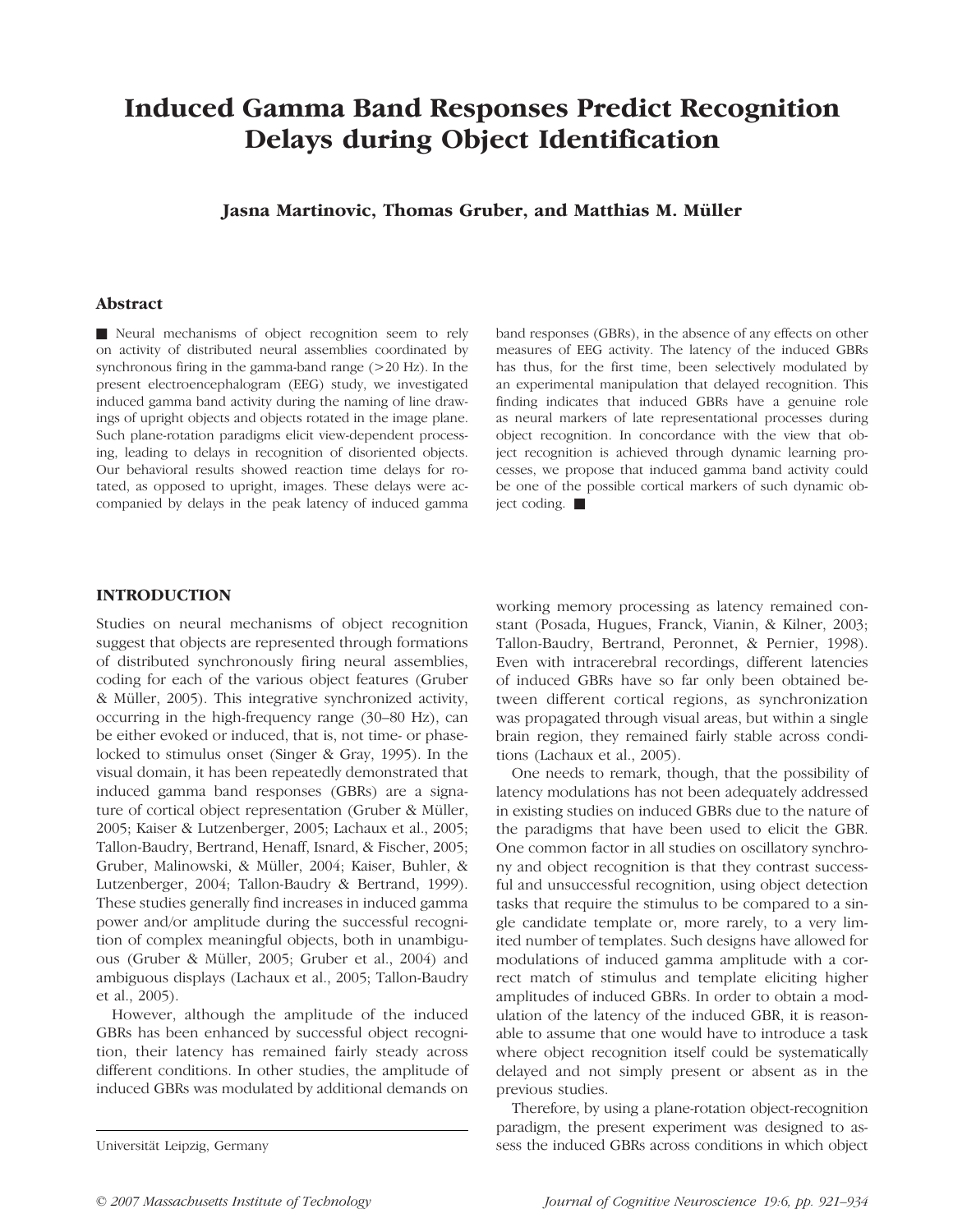recognition itself occurs with a delayed latency. It has been repeatedly observed that picture plane-rotated, twodimensional (2-D) images of familiar objects generally require more time to be identified than upright images (Murray, 1995a; McMullen & Jolicoeur, 1990; Jolicoeur, 1985). Such orientation effects are observed in speeded naming tasks performed on large and diverse stimulus sets, therefore demanding recognition to occur at an entry level of identification. Objects can be identified at a general (superordinate, e.g., animal), intermediate (basic, e.g., bird), and specific (subordinate, e.g., sparrow) level. Another level of identification is entry level: the level of identification at which objects are named in everyday life. This generally occurs at the basic level except for certain visually distinct exemplars, for example, a sparrow would be identified as a bird, whereas a penguin would be identified as a penguin. Object recognition at the superordinate level of identification has, according to Hamm and McMullen (1998), been shown to be viewpoint-invariant (Hamm & McMullen, 1998). Identification at entry level, on the other hand, mainly relies on viewpoint-dependent mechanisms (Murray, 1998) when the stimulus set is large and consists of visually similar objects. This finding has confirmed the argument that recognition delays in speeded naming tasks using plane-rotation paradigms, which generally use such diverse stimulus sets, were a result of view-dependent recognition mechanisms (Jolicoeur, 1990; Tarr & Pinker, 1989).

Such view-dependent object recognition of planerotated images also involves some kind of image transformation mechanism, which is nonlinear and cannot be reduced to a simple form of mental rotation. For example, in one study, participants were shown rotating images of 2-D objects; parity judgments on such objects (i.e., if it is facing left or right) were slowed or speeded based on the direction of motion, whereas entry-level naming remained unaffected (Jolicoeur, Corballis, & Lawson, 1998). Other studies have also demonstrated that a nonlinear image transformation normalizes objects to the upright during identification, leading to them being recognized with a delay (Lawson & Jolicoeur, 2003; Willems & Wagemans, 2001). These studies all demonstrate that the normalization process subserving picture identification is not mental rotation, but a different mechanism that still needs to be fully specified. A possible proposal for this mechanism is the image interpolation process (Bülthoff & Edelman, 1992).

As the aim of this study is to assess whether the time course of GBRs corresponds to the timing of object identification (delayed for disoriented images), it is also important to discuss a model that specifically describes the time course of object recognition. Bar (2003) has proposed that representational activity during object recognition has an initial peak that reflects the integration between concurrent bottom-up and topdown streams up to approximately 100 msec poststim-

ulus onset. His model also suggests that this period of representational activity is responsible for greatly reducing the number of object candidates on the basis of a top-down influence, based on the low-frequency content of the image. This is followed by analysis of highfrequency image components. Additionally, the model suggests that a period of late ongoing activity (200– 300 msec poststimulus onset) occurs after a successful match has been obtained and subsequent visual memory facilitation processes, such as priming, start taking place.

Because the plane-rotation paradigm has not been used before in electroencephalogram (EEG) studies, we wanted to examine not only evoked and induced GBRs but also event-related potential (ERP) waveforms. Several ERP components were assessed based on previous findings regarding visual object recognition (Johnson & Olshausen, 2003; Rossion, Joyce, Cottrell, & Tarr, 2003; Schendan & Kutas, 2003). An early component was assessed: the N1 at posterior sites and its anterior counterpart sometimes referred to as a P150. This is a component that represents one of the earliest markers of visuoperceptual categorization (Rossion et al., 2003). Two late components were also assessed: P300 (270–380 msec), a component that can reflect possible differences in task demands between conditions (Donchin & Coles, 1988), which might have been modulated if rotated pictures were more difficult to recognize; and parietal negativity, appearing approximately 400–500 msec poststimulus onset, which has been suggested as a marker of ''mental rotation'' in 3-D visual object identification studies (Schendan & Kutas, 2003). We wanted to find out if this parietal increase in negativity might also be elicited by a presumed nonlinear image transformation that would occur during the normalization of 2-D objects.

The main purpose of the study was to compare evoked and induced GBRs because it has been hypothesized that they have different functional roles in cognitive processing (Herrmann, Munk, & Engel, 2004). Evoked responses (occurring approx. 100 msec poststimulus onset, with a peak highly localized to the frequencies around 40 Hz) are considered by Herrmann et al. (2004) to be a marker for matching the stimulus with memory contents, whereas induced GBRs are supposed to reflect the further utilization of this memorymatched information. Because the visual processing that occurs up to approximately 100 msec would allow for selection of representations that are sufficient for categorization (Bar et al., 2006; Bar, 2003) but may not be enough to support entry-level recognition, it is expected that no modulation of evoked activity will be found, as only induced GBRs latency modulations would be able to reflect the delay in later, view-dependent recognition processes.

In summary, the study's purpose was to assess whether the latency of induced GBRs can be related to the orientation of the object, and thus, to the speed of re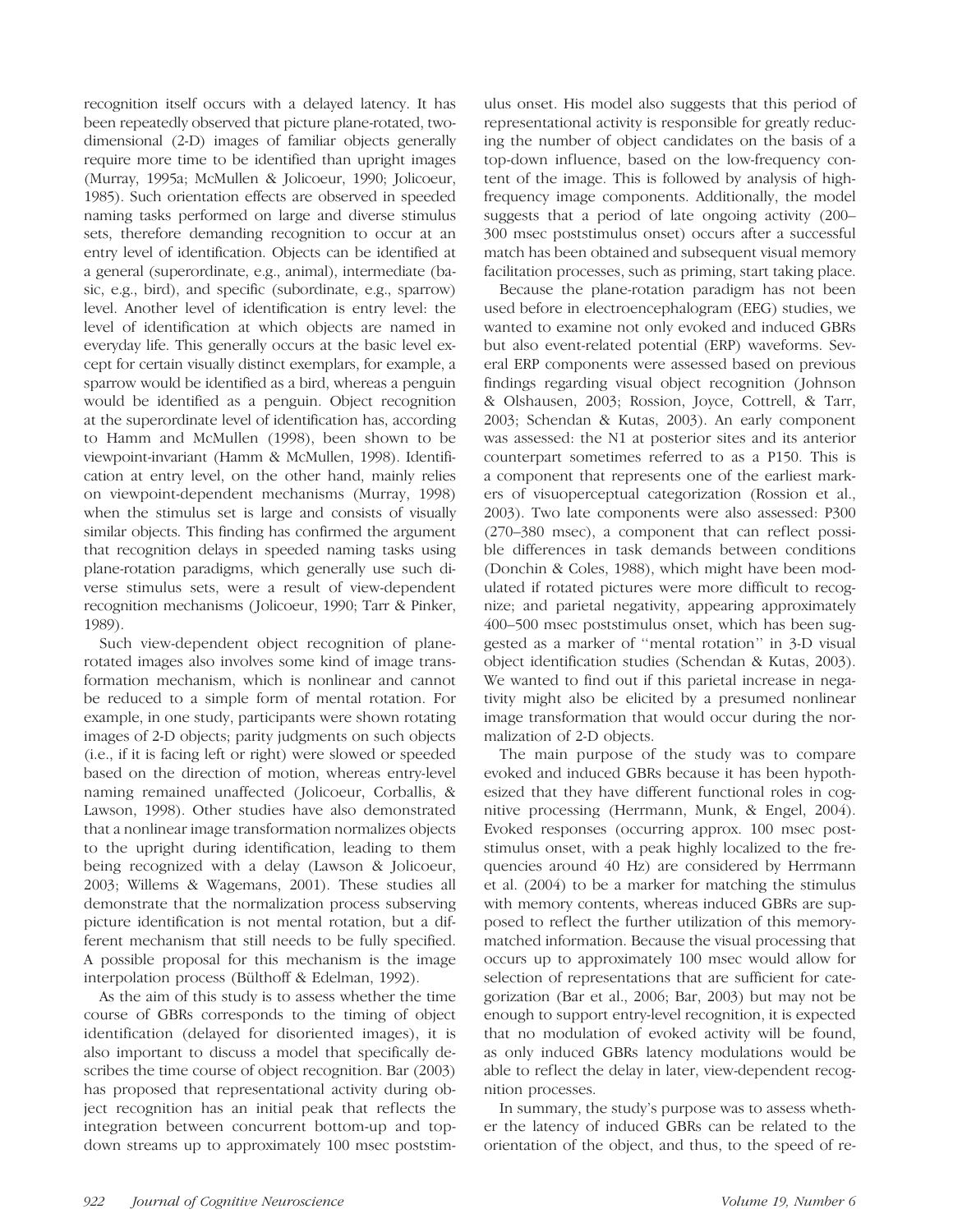cognition itself. A delay in the peak latency was assumed for plane-rotated images, as the appropriate object representation could only be primed after both image normalization and selection of the accurate match between the object candidates had already been performed.

## METHODS

## Participants

Sixteen healthy, right-handed university students (8 women; aged 19–30 years, mean age = 23 years) received class credit or a small honorarium for participation. Participants reported normal or corrected-to-normal vision. They were all native speakers of German and had not previously participated in picture recognition studies. Individual written informed consent was obtained and the study conformed to the Code of Ethics of the World Medical Association.

## Materials

Stimuli consisted of 240 line drawings of familiar objects taken from existing stimulus sets (International Picture Naming Project with German norms, containing 525 pictures, Bates et al., 2003; 400 pictures from a Frenchlanguage naming study, Alario & Ferrand, 1999; and 152 images used in object recognition studies, Hamm, 1997).

All of the objects represented in the stimulus set had a predominant environmental orientation, which was labeled as  $0^{\circ}$  (i.e., upright). Disoriented pictures were created by rotating the upright picture by  $60^{\circ}$ ,  $120^{\circ}$ ,  $240^\circ$ , and  $300^\circ$  in the frontal picture plane. Each stimulus was randomly assigned to one of the three conditions, represented by 80 stimuli each:  $0^\circ$ ,  $\pm 60^\circ$  picture plane rotation (i.e., one half in  $60^{\circ}$  and the other in  $300^{\circ}$ rotation), and  $\pm 120^\circ$  picture plane rotation (i.e., one half in 120 $^{\circ}$  and the other in 240 $^{\circ}$  rotation). The 180 $^{\circ}$ rotation was not used, as it produces reaction times (RTs) that are somewhat shorter than expected and very variable (Lawson & Jolicoeur, 2003) due to different possible ways in which normalization can be achieved (transformation as in other conditions, or flipping-over in the image plane). To avoid previously reported repetition suppression effects in the induced GBRs (Gruber et al., 2004; Gruber & Müller, 2002), a different line drawing was depicted in every experimental trial. Stimulus presentation occurred in a random order, which was different for each of the participants. Also, stimuli that were assigned to the three conditions did not differ significantly in any relevant naming factors<sup>1</sup> (see Table 1).

The final stimulus set was a result of a pilot study, conducted with a preliminary set, both in order to evaluate the suitability of the selected stimuli and to establish that the standard picture-plane orientation effects on recognition RTs could be replicated with the task. The pilot was conducted on six participants (4 women; aged 23–46 years). As in the main study, participants performed a covert naming task, requiring them to press one button when the name started with a vowel and another when it started with a consonant (same as in Procedure). Mean accuracy for vowels was 48% and mean accuracy for consonants 91%. The following mean median RTs were found: upright  $0^{\circ}$ : 973  $\pm$ 94 msec; rotated  $\pm 60^{\circ}$ : 1009  $\pm$  95 msec; rotated  $\pm 120^{\circ}$ :  $1057 \pm 109$  msec (given RT represents only correctly responded consonant trials). Thus, there was a delay of approximately 36 msec in recognition RTs for the  $60^\circ$ condition as opposed to the  $0^{\circ}$  condition, and a delay of approximately 48 msec for  $120^{\circ}$  versus the 60 $^{\circ}$  condition (84 msec total delay from upright to the  $120^{\circ}$  condition). The pilot demonstrated that almost all of the stimuli were appropriate for the designed study. However, some of the vowel stimuli had to be reclassified as consonants due to the tendency in the German language to shorten words to their stem form (e.g., ''Einkaufswagen'' becoming ''Wagen''). The RT differences showed a clear orientation effect confirming the usefulness of the task and stimulus set in eliciting object recognition delays with the plane-rotation paradigm.

#### Procedure

Participants first performed a practice block of 10 trials that were not used in the experiment itself. The experiment consisted of four blocks, each one lasting approximately 4 min and containing 60 trials. Each trial consisted of a variable 500–700 msec baseline period, during which a black fixation cross  $(0.3^{\circ} \times 0.3^{\circ})$  was presented. This was followed by a stimulus picture, which was displayed for 650 msec. The picture was then replaced by the fixation cross, which remained on the screen for a period of 1550 msec.

Table 1. Picture Naming Norms and Average Naming RTs across Conditions

|                                | Visual Complexity<br>(Mean Rating, from 1 to 5) | Word Length (Syllables) | Name Agreement (H Statistic) | Average Naming RT<br>for German (msec) |
|--------------------------------|-------------------------------------------------|-------------------------|------------------------------|----------------------------------------|
| $0^{\circ}$ $(n = 54)$         | 3.39                                            | 2.04                    | 0.54                         | 1048                                   |
| $60^{\circ}$ ( <i>n</i> = 54)  | 3.46                                            | 2.02                    | 0.68                         | 1056                                   |
| $120^{\circ}$ ( <i>n</i> = 56) | 3.42                                            | 2.04                    | 0.59                         | 1055                                   |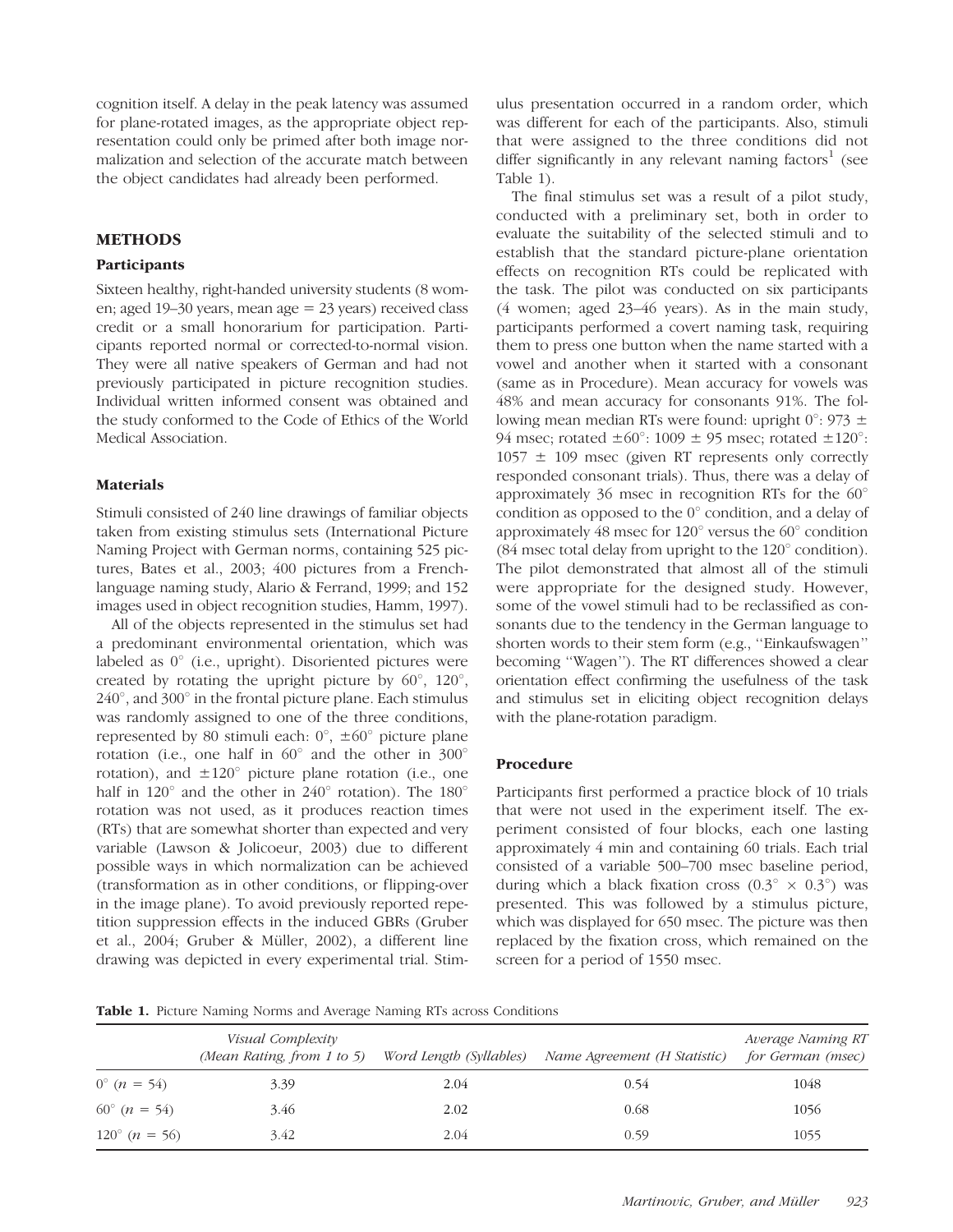Stimuli were presented centrally on a 19-in. computer screen with a 70-Hz refresh rate that was positioned 1.5 m in front of the participant in a dimly lit soundproof testing chamber. Images of objects, subtending a visual angle of approximately  $4.5^{\circ} \times 5.2^{\circ}$ , were all shown in black on a white background. Stimulus onset was synchronized to the vertical retrace of the monitor.

Randomized experimental lists were created using Matlab (The Mathworks, Inc.), whereas the presentation and the timing of the experiment were controlled by Pascal on a PC 486.

Based on the first correct name that came to their mind after seeing the picture, participants were instructed to press one key for objects whose name started with a vowel and another key for objects whose name started with a consonant. This phonological judgment task was a covert naming task but also a task involving more and less frequent response-choices, as only 11.25% of the stimuli had a dominant ''vowel'' name. These ''vowel'' stimuli were split equally across the three conditions. The importance of both speed and accuracy in responding was emphasized. Participants were instructed not to guess the correct answer if they were completely unaware of the identity of the presented objects, however, they were instructed to respond if they had an idea of the presented object's identity but were not fully convinced if it was accurate.

Feedback was not provided after each single trail, but at the end of each block. Two measures (average accuracy and average RTs) were computed on the basis of all the trials in that block and were shown to the participants. If their performance fell below the levels expected based on the pilot study, they were encouraged to try and respond faster or more accurately.

Key-to-task allocation was counterbalanced across participants. Halfway through the experiment, participants were asked to change the responding hand. Participants were instructed to minimize eye movements and blinking during the display of a stimulus or the fixation cross.

Immediately after the experiment, a nonspeeded overt naming test was performed on a subset of 48 stimuli (i.e., 20% of the total, randomly preselected from the stimulus set, and all presented upright). This was done only in order to verify that naming was indeed conducted at the entry level of identification, as presumably, participants could still get acceptable rates of correct responses by naming at a wrong level of identification; for instance, if they used ''Tier'' (German for animal) instead of the appropriate consonant-starting entry-level name such as, for example, ''Tiger.'' Participants were instructed to write down the name they had used for making their vowel–consonant decision during the EEG study. They were initially informed that the second part of the experiment would be an overt naming task, but were not aware that it would contain the same images. This was done so the participants would not deliberately try to memorize the names of the objects during covert naming, as this would have been an interfering additional task. The fact that memory for names was not required, and therefore, was not optimal, was the reason why we did not have an overt naming task on all stimuli, and then use the responses for proofing the correctness in the behavioral task. Nevertheless, this limited verification provided a means to control that the level of identification was indeed the one that was supposed to be elicited by the task.

## EEG Recording

EEG was recorded continuously from 128 locations using active Ag–AgCl electrodes (BioSemi Active-Two amplifier system) placed in an elastic cap, referenced to an additional active electrode (CMS—Common Mode Sense; with ground in additional electrode DRL—Driven Right Leg; see www.biosemi.com/faq/cms&drl.htm) during recording. EEG signal was sampled at a rate of 512 Hz. Horizontal and vertical electrooculograms (EOGs) were recorded to exclude trials with blinks and significant eye movements. EEG was segmented into epochs starting 500 msec prior and lasting 1500 msec following picture onset. EEG data processing was performed using the EEGlab toolbox (Delorme & Makeig, 2004), combined with self-written procedures running under the Matlab (The Mathworks, Inc.) environment. Artifact correction was performed by means of ''statistical correction of artefacts in dense array studies" (SCADS) (Junghöfer, Elbert, Tucker, & Braun, 2000). This procedure is widely accepted in the field and has been applied and described in several publications (Müller & Keil, 2004; Gruber, Müller, Keil, & Elbert, 1999). Incorrectly answered consonant category trials and trials with the object belonging to the vowel category were excluded from the data analysis. The average rejection rate was 31.5%, resulting in approximately 47 remaining trials per condition. Further analyses were performed using the average reference.

## Behavioral Data Analysis

RTs between 400 and 2200 msec (the maximum time allowed for responses) after stimulus onset for trials with correct consonant responses were taken into further analysis. Such parameters were chosen based on previous findings in speeded naming tasks (Murray, 1995c), with the upper boundary adjusted downward in order to control for possible outliers, keep a fast pace in the experiment, and avoid long inactivity periods after a response had been given.

Mean accuracies were calculated separately for vowels and consonants. For correct consonant items, median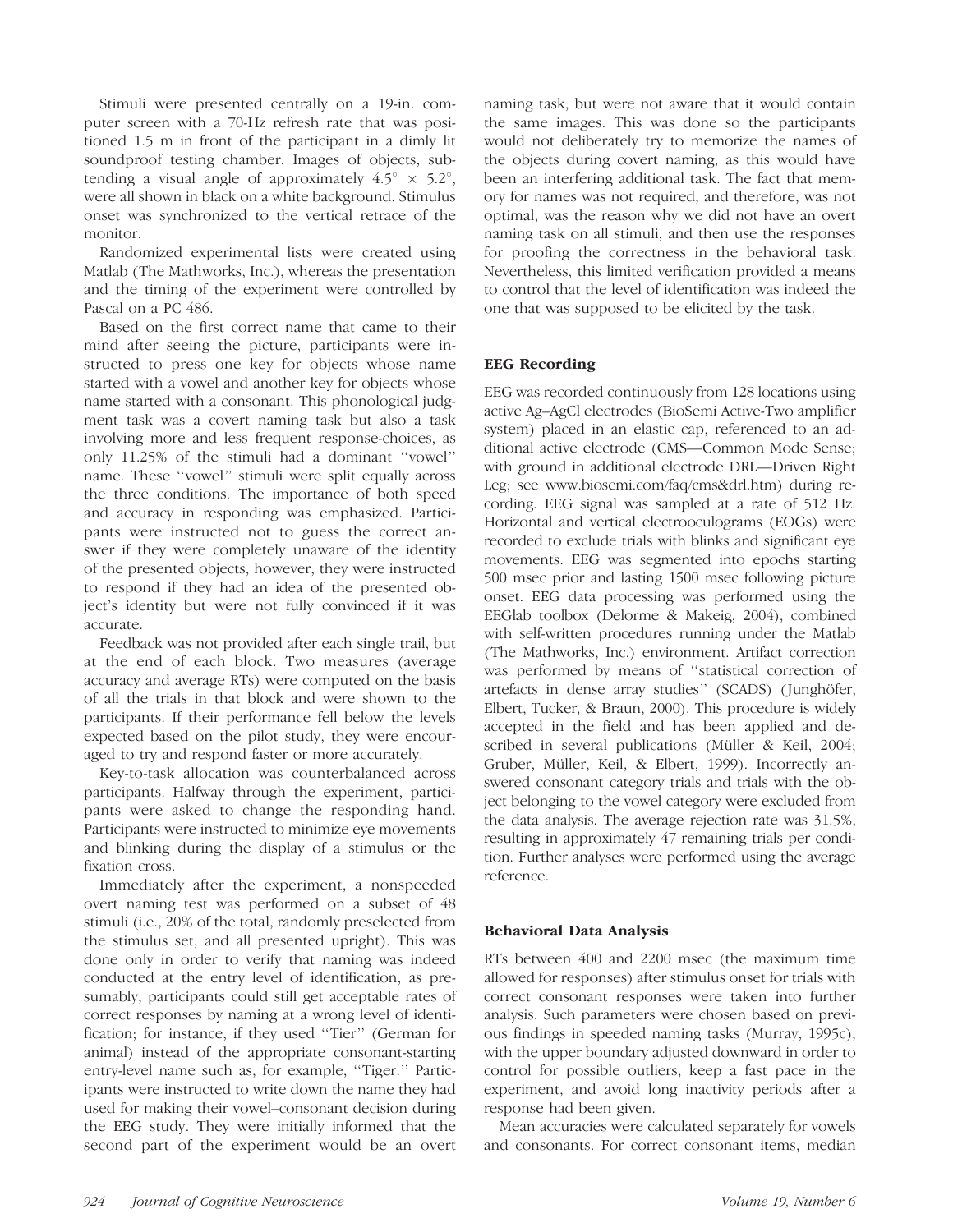

Figure 1. Schematic representation of the 128-channel montage. Eight regional means clusters as used for statistical analysis of EEG data are depicted, with indications of extended 10–20 sites approximated to the closest position on the electrode cap.

RTs were computed for each participant, medians being used in consistence with previous studies that used plane-rotation paradigms (Jolicoeur et al., 1998) due to the skewness of RT distributions. We computed means across participants to obtain a measure of central tendency known as a mean median RT. This procedure has been previously used in studies on naming of rotated objects (Murray, 1995b).

Differences in mean median RTs for each participant were calculated by subtracting the average  $0^{\circ}$  naming time from RT for  $60^{\circ}$  and  $120^{\circ}$ . Thus, for each participant, two delay scores were computed: RT delay for  $60^\circ$ and for  $120^\circ$  conditions.

Differences in naming speed between the three conditions were analyzed with a repeated measurement analysis of variance (ANOVA) comprising the factor of condition  $(0^{\circ}, 60^{\circ},$  and  $120^{\circ})$ . Post hoc tests were performed using paired  $t$  tests.

## Event-related Potentials Analysis

As depicted in Figure 1, eight regional means were defined for the purposes of EEG data analyses. Each regional mean comprised the average amplitude across the electrodes at following sites: (1) anterior left; (2) anterior central; (3) anterior right; (4) central midline; (5) posterior left; (7) posterior right; (6) parietal; and (8) occipital.

A 25-Hz low-pass filter was applied to the data before all ERP analyses.

Three ERP components were assessed, N1, P300, and parietal negativity. In Table 2, the analysis windows and the respective regional means of interest for each component are listed. Mean amplitude within the respective time window was calculated for each component and the mean amplitude during the period 100 msec prior to stimulus onset (baseline) was subtracted. Peak latencies of components were not tested. Each component was subject to a repeated measurement ANOVA comprising the factor of condition  $(0^{\circ}, 60^{\circ},$  and  $120^{\circ})$ . Post hoc tests were performed using paired *t* tests.

# Analysis of Evoked and Induced Spectral Changes

Induced oscillatory activity was analyzed according to the standard procedure employed in a multitude of preceding studies (e.g., Gruber & Müller, 2005; Gruber et al., 2004).

In brief, spectral changes in oscillatory activity were analyzed by means of Morlet wavelet analysis (Bertrand & Pantev, 1994), which provides a good compromise between time and frequency resolution (Tallon-Baudry & Bertrand, 1999). This method provides a time-varying magnitude of the signal in each frequency band, leading to a time by frequency (TF) representation of the signal, and is described in-depth, together with suggested parameter definitions that allow for a good time and frequency resolution in the gamma frequency range, in previous studies (e.g., Gruber & Müller, 2005). In order to achieve good time and frequency resolution in the gamma frequency range, the wavelet family was defined by a constant  $m = f_0/\sigma_f = 7$ , with  $f_0$  ranging from 2.5 to 100 Hz in 0.5 Hz steps. Subsequently, these data were reduced to form 2.5-Hz-wide wavelets. For each epoch,

**Table 2.** ERPs: Definitions of Components, with Mean Amplitudes and F Values for All Three Conditions ( $n = 16$ )

|                     |                                       | Time Window<br>(msec) | $\mu$ V (Mean $\pm$ SE) | F Value          |                            |            |
|---------------------|---------------------------------------|-----------------------|-------------------------|------------------|----------------------------|------------|
| Component           | <i>Site</i>                           |                       | $\theta^{\circ}$        | $60^{\circ}$     | $120^\circ$                | (p Value)  |
| N1 anterior         | Frontal (reg. mean $1, 2$ , and $3$ ) | 145–220               | $0.19 \pm 0.57$         | $0.25 \pm 0.60$  | $0.19 \pm 0.65$ 0.08 (.93) |            |
| N1 posterior        | Occipital (reg. mean 8)               | 145–220               | $-0.15 \pm 0.76$        | $-0.43 \pm 0.80$ | $-0.28 \pm 0.88$           | 0.81(0.46) |
| P <sub>300</sub>    | Parietal (reg. mean 6)                | $270 - 380$           | $3.60 \pm 0.86$         | $3.45 \pm 0.92$  | $3.42 \pm 0.99$            | 0.36(.70)  |
| Parietal negativity | Parietal (reg. mean 6)                | $400 - 500$           | $3.20 \pm 0.73$         | $2.94 \pm 0.80$  | $3.35 \pm 0.86$            | 1.65(.21)  |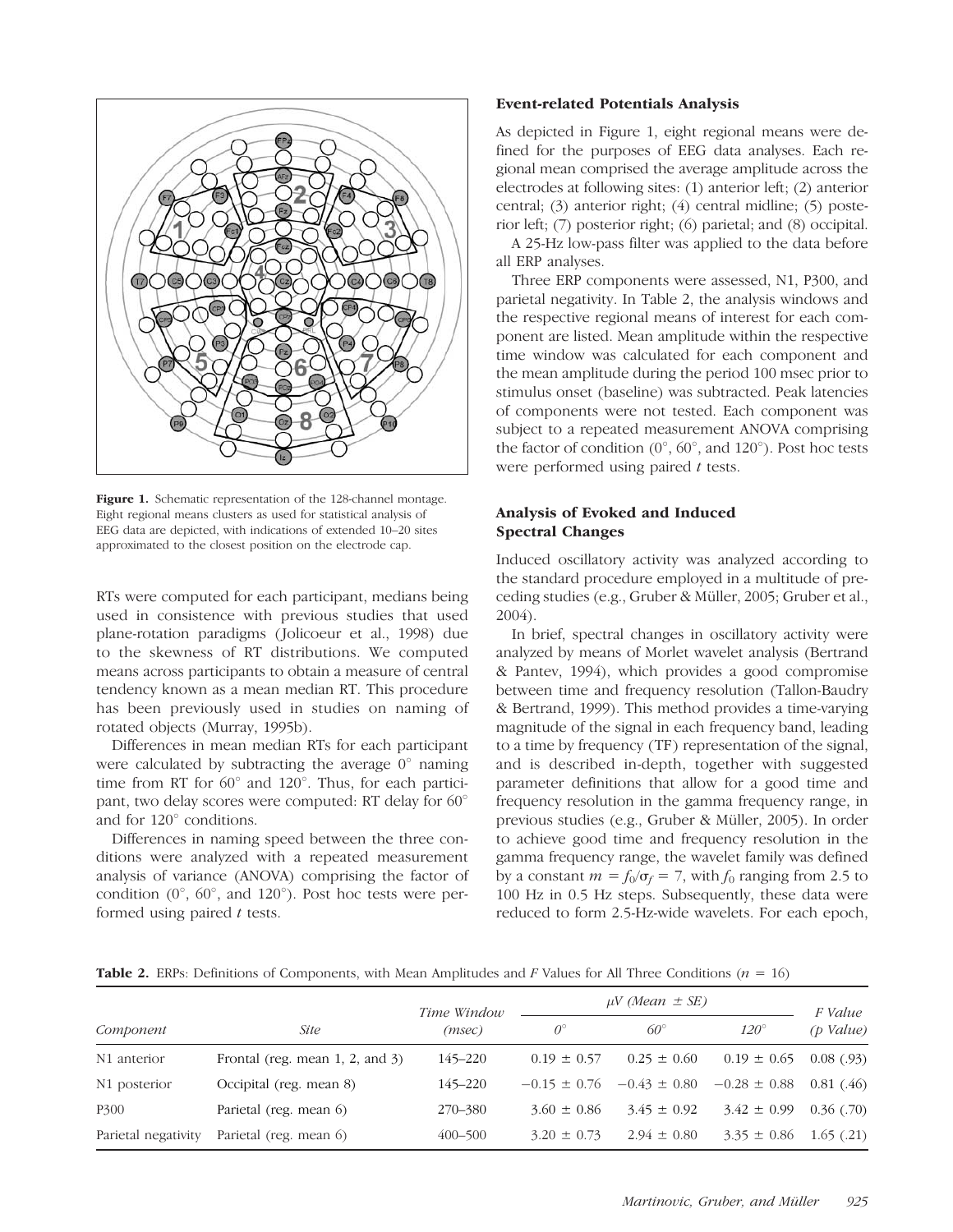time-varying energy in a given frequency band was calculated, this being the absolute value of the convolution of the signal with the wavelet for each epoch and each complex spectrum.

Electrode sites used for TF plots and further peak amplitude and peak latency analyses were selected on the basis of previous findings of maximal local gamma power elicited by object categorization paradigms—parietal for induced GBRs (Gruber et al., 2004) and occipital for evoked GBRs (Tallon-Baudry, Bertrand, Delpuech, & Pernier, 1997). These sites of interest corresponded to regional means number 6 (parietal) and number 8 (occipital), as shown on Figure 1. Peak amplitude, latency, and frequencies of local maximal amplitude at these sites were analyzed during the time window of highest gamma amplitude. The length of this time window of interest was defined based on the observed grand mean (GM)-induced GBR, a common approach in previous studies (Busch, Debener, Kranczioch, Engel, & Herrmann, 2004).

In order to identify the time window (defined above) and frequency range of the induced GBR peaks, mean baseline-corrected spectral amplitude (baseline: 100 msec prior to stimulus onset), collapsed for all conditions together, was represented in TF plots in the 30–90 Hz range. Due to interindividual differences in the induced gamma peak in the frequency domain, we chose a specific wavelet for each subject, designed for the frequency of his or her maximal amplitude in the gamma range based upon an average across all three conditions. Subsequently, we formed a frequency band of  $\pm$ 5 Hz (i.e., 10 Hz wide) centered upon this wavelet for statistical analysis. In other words, within participants, the same frequency band was used for all three conditions, centered upon the individual maximal amplitude wavelet in an average across all conditions. Frequencies of individual maximal wavelets were also identified for each separate condition on TF plots of mean baseline-corrected spectral amplitudes. This was done only in order to verify that the selected maximal wavelets (i.e., the center of the ±5 Hz frequency bands) represented all three conditions equally.

The peak latency of the GBR was defined as the latency of maximal amplitude within the  $\pm$ 5 Hz frequency band centered upon the individual maximal wavelet (see Tallon-Baudry, Bertrand, Delpuech, & Pernier, 1996). The basis of such a definition relies on computation methods that define the time resolution of the Morlet wavelet analysis. When wavelet convolutions are computed, the convolution peaks at the same latency as the respective frequency component in the raw data, smearing the peak width. This occurs because responses can be quite jittered between trials—sometimes up to 80 msec or more. In other words, a gamma band peak will maintain its latency throughout the range of frequencies involved, but its overall amplitude will end up being somewhat smeared across the sample. Therefore, our peak-picking approach maintains the highest level of objectivity when comparing latency across different conditions.

In order to more simply represent the gist of the explained GBRs analysis (in particular, the peak-picking), an example will be given. A single participant's maximal amplitude wavelets, determined from TF plots for separate conditions, could be 67.5 Hz for  $0^\circ$ , 75 Hz for  $60^\circ$ , and 70 Hz for  $120^\circ$  condition. From the GM plot with all three conditions collapsed, the individual maximal amplitude wavelet could, for example, have a frequency of 70 Hz. In that case, all subsequent analyses would be performed within the  $\pm$ 5 Hz band centered on 70 Hz wavelet, that is, including the 5 wavelets between 65 and 75 Hz (thus, 65 Hz, 67.5 Hz, 70 Hz, 72.5 Hz, and 75 Hz). Peak latency would be the time point of the highest amplitude within the  $\pm$ 5 Hz band inside the time window of interest; peak amplitude would be the mean amplitude within the same band and time window.

For induced GBRs, differences between conditions in the central frequencies of gamma band activity at the parietal regional mean (see Figure 1), the amplitude of the gamma peak after baseline subtraction, and the latency of its maximal local amplitude were evaluated by means of a repeated measurement ANOVA with the factor condition  $(0^{\circ}, 60^{\circ}, \text{ and } 120^{\circ} \text{ rotation}).$ 

As one of the aims was to try and relate the delays in induced GBRs with delays in naming RTs, we also computed peak latency delays to correspond with RT delays (described in Behavioral Methods). The peak latency for  $0^\circ$  was subtracted from peak latencies for  $60^{\circ}$  and  $120^{\circ}$ , respectively, thus obtaining measures of induced GBRs latency delays. In order to see whether the relations between these two measures were indirect or direct, we correlated induced GBRs latency delays and RT delays using Spearman's coefficient.

Evoked oscillatory activity is, by definition, phaselocked to stimulus onset and was analyzed through a transformation of the unfiltered ERP into the frequency domain. Evoked GBR is a response with low interindividual variability in latency at frequencies between 30 and 40 Hz, with maximal activity (sometimes described as a peak) usually occurring in a narrow time interval around 100 msec poststimulus onset. Therefore,  $a \pm 5$  Hz range was taken around a central wavelet of 35 Hz within a time window of 50–150 msec. For evoked GBRs, differences between conditions at the site of the occipital regional mean (see Figure 1), the amplitude of the gamma peak after baseline subtraction, and the latency of its maximal local amplitude were analyzed by means of a repeated measurement ANOVA with the factor condition ( $0^\circ$ ,  $60^\circ$ , and  $120^\circ$ ).

Topographical distributions of GBRs were also examined in order to verify that the regional means of interest (parietal for induced and occipital for evoked GBRs) were correctly assigned as sites with high levels of gamma band activity. To depict these topographies, wavelet analysis was recalculated for all 128 electrodes.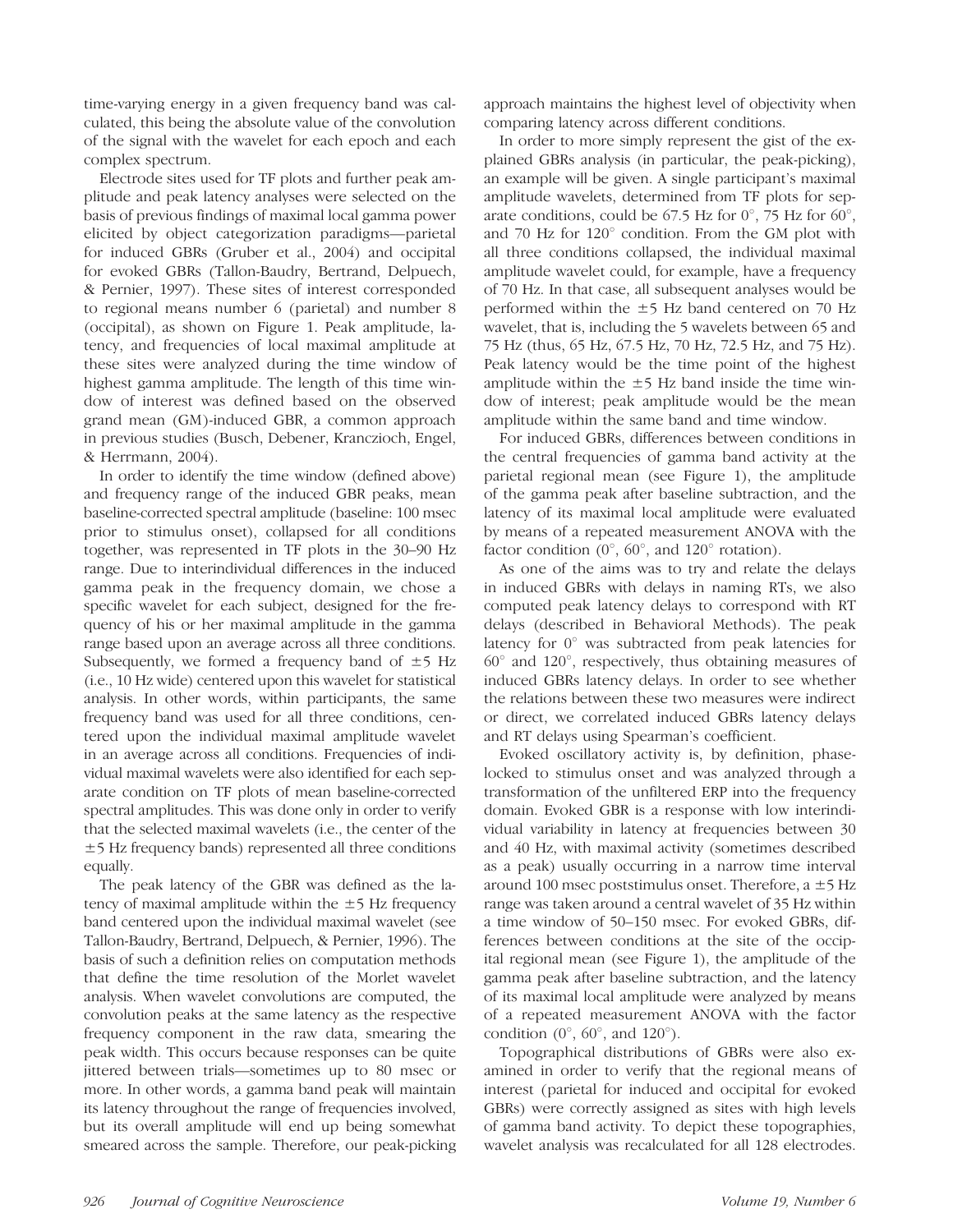Maps of oscillatory responses in the  $\pm$ 5 Hz frequency band, centered upon the maximal wavelet during the time window of interest, were calculated by means of spherical spline interpolations (Perrin, Pernier, Bertrand, & Echallier, 1988) for all three conditions.

Means and standard errors of the mean are reported throughout the Results section.

All post hoc tests were conducted using paired  $t$  tests.

## RESULTS

## Behavioral Data

Mean correct responses were  $90.4 \pm 1.0\%$ . Accuracy rates were 56.6  $\pm$  3.5% for vowels and 94.6  $\pm$  1.1% for consonants. RTs were then computed for correctly answered consonant trials. Because there were no significant differences in RTs between  $60^{\circ}$  and  $300^{\circ}$ , and  $120^{\circ}$ and 240°, these data were averaged together to form two conditions ( $\pm 60^{\circ}$  and  $\pm 120^{\circ}$  departures from upright) in all further analyses. The following recognition RTs were found:  $0^{\circ}$ ,  $964 \pm 46$  msec;  $60^{\circ}$ ,  $977 \pm 46$  msec;  $120^{\circ}$ , 1015  $\pm$  52 msec.

Repeated measures ANOVA with the factor condition  $(0^{\circ}, 60^{\circ},$  and  $120^{\circ})$  revealed a highly significant overall effect of rotation  $[F(2, 15) = 9.58, p < .001]$ . Post hoc paired  $t$  tests elucidated this effect derived mostly due to the fact that participants named  $120^\circ$  rotated stimuli significantly slower than both upright  $[t(15) = -3.99]$ ,  $p < .001$  and 60° rotated stimuli  $[t(15) = -3.18, p <$ .01]. The difference in RTs between upright and  $60^\circ$ rotated stimuli was not significant  $[t(15) = -1.10, ns]$ .

Post hoc correlational analysis across participants (Pearson coefficient) was carried out to more specifically examine the relations between accuracy rates and RTs. Accuracy for vowels correlated positively with RTs  $(0^{\circ},$  $r = .56$ ; 60°,  $r = .53$ ; 120°,  $r = .56$ , with  $p < .05$ ) but did not correlate with RT delays between conditions; accuracy for consonants did not correlate with RTs ( $r = -.23$ ,  $r = -.27$ ,  $r = -.29$ , respectively; *ns*). Also, accuracies for vowels and for consonants were not related to each other  $(r = -0.19, ns)$ . The positive correlation between vowels' accuracy and RT can be taken as evidence for a speed–accuracy tradeoff. However, no such correlations were observed for the consonants' accuracy and RTs, showing that no such tradeoff was present.

## Event-related Potentials

Figure 2 depicts the ERPs for anterior regional means, as well as parietal and occipital regional means (see

**Figure 2.** Grand mean baseline-corrected ERPs for  $0^{\circ}$  (black line),  $60^\circ$  (dotted line), and  $120^\circ$  (gray line) at three regional means [anterior  $(1, 2, and 3)$ , parietal  $(6)$ , occipital  $(8)$ ].

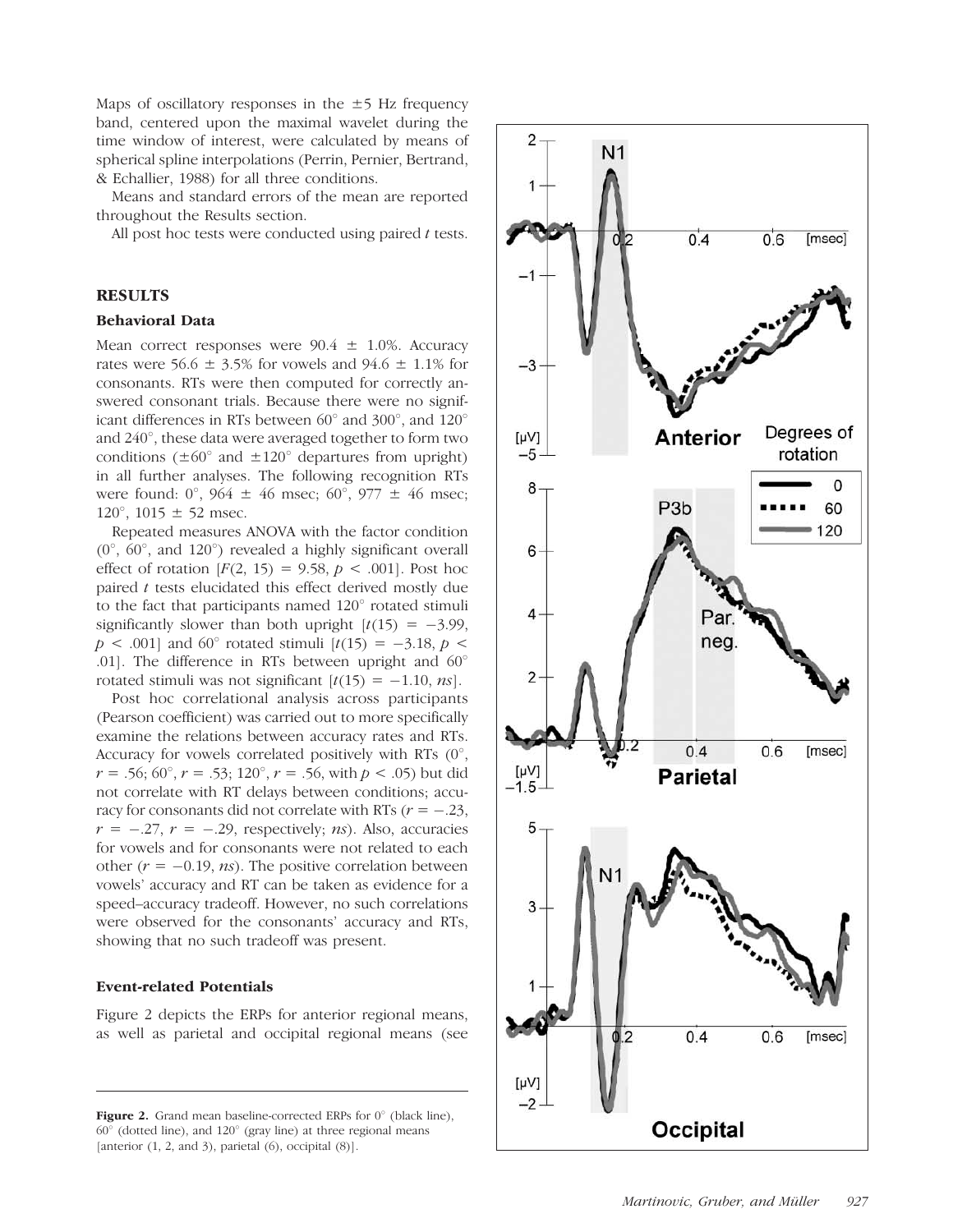Figure 1 for corresponding 10–20 sites) for all three separate conditions.

Table 2 provides both the properties of the ERP components and their baseline-corrected mean amplitudes averaged across the respective time windows at the site of interest, tested with repeated measures ANOVAs to compare across the three conditions  $(0^{\circ},$  $60^{\circ}$ , and  $120^{\circ}$ ).

As Table 2 shows, no significant amplitude modulations were found in any of the components (N1, P300, and parietal negativity).

## Induced and Evoked Spectral Changes

Figure 3 shows GM baseline-corrected TF plots across 16 participants collapsed across all three experimental conditions. Induced GBRs are depicted from the parietal regional mean (number 6 in Figure 1) and the evoked GBRs from the occipital regional mean (number 8 in Figure 1).

Gamma band amplitude evoked by picture presentations was enhanced at occipital sites (Figure 4A) throughout the lower gamma-frequency ranges. However, it did not show a distinct 40-Hz peak, such as those that have been observed in some previous studies (e.g., Busch et al., 2004). Other studies, using similar line drawings of objects (Gruber et al., 2004), have also failed to observe distinct 40 Hz peaks, which seem to be very dependent on stimulus saliency. However, this finding is not unusual, as evoked GBRs in the frequency band between 20 and 30 Hz have been previously found in studies on visual information processing (Keil, Stolarova, Heim, Gruber, & Müller, 2003). Figure 3A (bottom) shows the low gamma band frequency ranges with even more clarity.

Evoked GBRs were not significantly modulated across conditions.

Spectral amplitude *induced* by picture presentations showed a clear peak in a time window from approximately 200 to 350 msec after stimulus onset in a frequency range between 30 and 80 Hz (Figure 3B).

For induced GBRs, individual frequencies with greatest amplitude fell within the frequency range of interest between 30 and 90 Hz (56.30  $\pm$  1.93 Hz). The average frequencies of the highest amplitude wavelet were 59.0  $\pm$  2.5 Hz for 0°, 54.25  $\pm$  3.75 Hz for 60°, and 55.75  $\pm$  $3.75$  Hz for  $120^{\circ}$  condition. As expected, there were no significant differences between frequencies at which the

Figure 3. Grand mean baseline-corrected TF plots averaged across all three experimental conditions. (A-I) The evoked GBRs at occipital sites in the same frequency range used for the induced GBRs (30–80 Hz). (A-II) The evoked GBRs in a narrower 20–50 Hz range that allows for more detail. (B) Induced GBR (parietal sites). Black boxes indicate the time window of interest (Note: different scales).

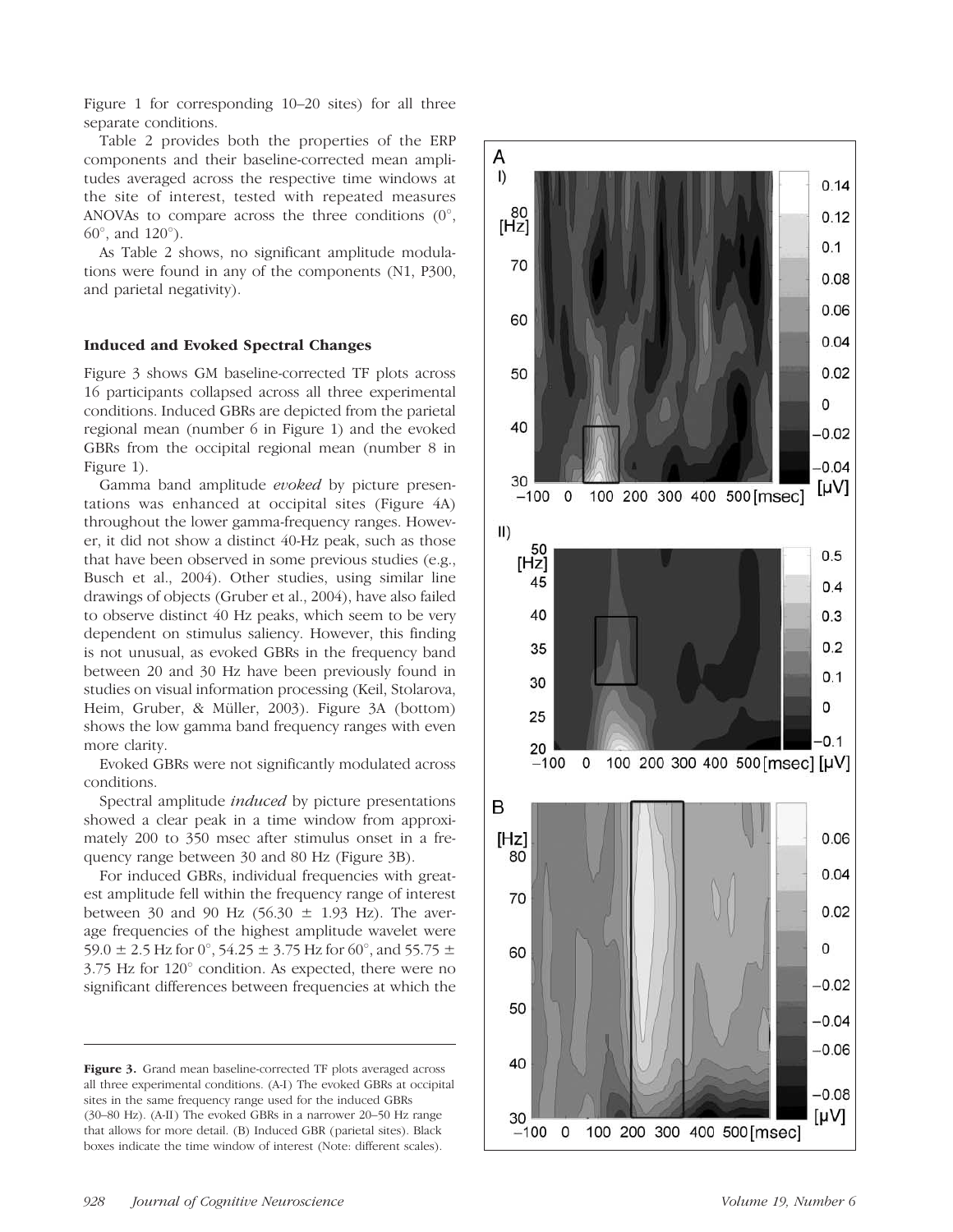Figure 4. Grand mean 3-D spherical spline amplitude maps for evoked (A) and induced (B) gamma band activity, based on the ±5 Hz frequency band centered on the wavelet with maximal activity during the time window of interest.



highest induced gamma activity was observed for each condition  $[F(2, 15) = 0.85, ns]$ . This excludes the possibility that results were biased by systematic frequency differences. In our peak-picking approach, all three conditions were subsequently collapsed and the individual maximal wavelets (i.e., the center of the  $\pm$ 5 Hz frequency bands) were selected from TF plots of a mean across conditions (as described in Methods).

GM-induced GBR, defined as the amplitude in the ±5 Hz frequency band centered on the individual maximal wavelet in the time window of interest after baseline subtraction, was significant when tested against zero, thus showing that induced gamma band peaks were clearly present. This was the case both for data collapsed across conditions  $[t(47) = 6.27, p < .01]$  and for data when each condition was taken separately  $[0^\circ,$  $t(15) = 3.05$ ;  $60^{\circ}$ ,  $t(15) = 4.03$ ;  $120^{\circ}$ ,  $t(15) = 3.79$ ; for all conditions,  $p < .01$ .

Topographical distribution of induced gamma amplitude, computed for  $\pm$ 5 Hz frequency bands centered on the individual maximal wavelet in the time window of interest, collapsed across all three conditions, is shown in Figure 4B.

Induced GBRs had a relatively broad scalp distribution, with a pronounced posterior activity, centered upon parietal sites (especially Pz), which conforms to previous findings (Gruber & Müller, 2002).

Table 3 presents results for GBRs' peak amplitude and peak latency.

As expected, statistical comparisons of induced gamma band amplitude showed no significant differences between conditions.

With respect to peak latency, the repeated measures ANOVA revealed a significant main effect of condition  $[F(2, 15) = 4.60, p < .05]$ . As enumerated in Table 3 and also in Figure 5 (means and latency distributions) and Figure 6 (time courses), peak latency was delayed as a function of orientation. Post hoc paired  $t$  tests indicated that this effect mainly arose from a significant latency delay for 120°, as opposed to the 0° condition  $[t(15) =$  $-2.84$ ,  $p < .05$ . The differences between 0° and 60° conditions exhibited a trend  $[t(15) = -1.76, p = .10]$ . Differences between  $60^{\circ}$  and  $120^{\circ}$  were not significant  $[t(15) = -1.32, p = .21].$ 

Figure 6A shows the time course of the GM-induced GBRs in the 30–80 Hz range, whereas Figure 6B and C shows time courses of activity within the individual maximal wavelets for two representative participants. Although averaging of data has somewhat masked the observed latency delays, the time courses for representative participants demonstrate clear delay effects.

Observed latency delays in the induced GBR peak did not correlate with RT delays when correlations

|  |  |  |  |  | <b>Table 3.</b> Induced GBRs: Mean Peak Amplitudes and Latencies, with Standard Errors and F Values |  |  |  |  |  |  |  |
|--|--|--|--|--|-----------------------------------------------------------------------------------------------------|--|--|--|--|--|--|--|
|--|--|--|--|--|-----------------------------------------------------------------------------------------------------|--|--|--|--|--|--|--|

|              |                               | Condition        |                 |                 |                        |
|--------------|-------------------------------|------------------|-----------------|-----------------|------------------------|
|              |                               | $\theta^{\circ}$ | $60^{\circ}$    | $120^\circ$     | <i>F</i> Value (2, 15) |
| Induced GBRs | Mean peak amplitude $(\mu V)$ | $0.07 \pm 0.01$  | $0.07 \pm 0.01$ | $0.06 \pm 0.01$ | $0.88$ , $ns$          |
|              | Mean peak latency (msec)      | $244 \pm 7*$     | $265 \pm 11$    | $279 \pm 14$ *  | 4.60, $p < .05$        |
| Evoked GBRs  | Mean peak amplitude $(\mu V)$ | $0.08 \pm 0.03$  | $0.07 \pm 0.03$ | $0.08 \pm 0.04$ | $0.01$ , $ns$          |
|              | Mean peak latency (ms)        | $96 \pm 10$      | $106 \pm 9$     | $90 \pm 4$      | 0.83, ns               |

 $*_{\mathcal{D}} < .05$ .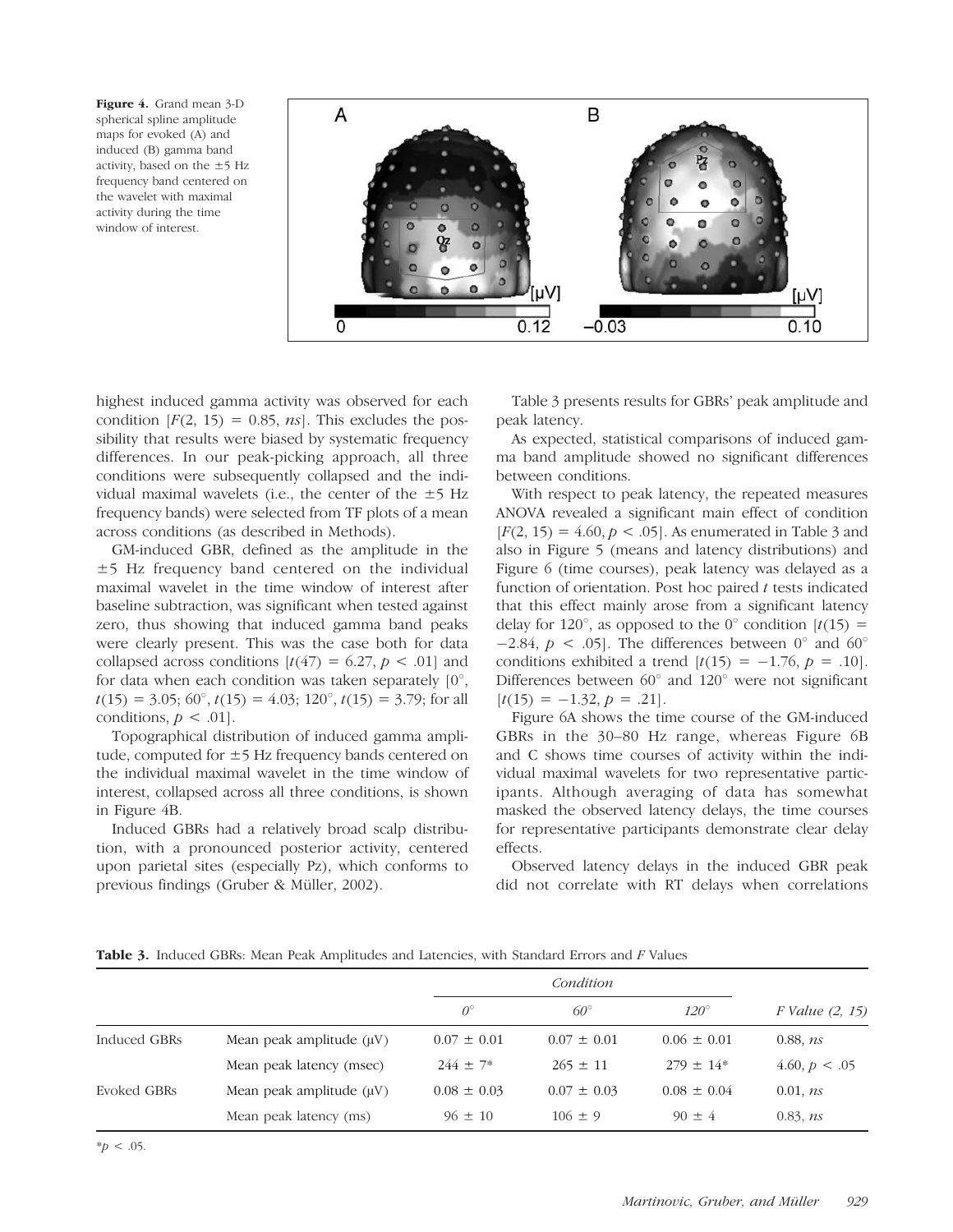

**Figure 5.** Latencies of induced GBRs for  $0^\circ$ ,  $60^\circ$ , and  $120^\circ$  conditions. (A) Bar plot of peak latencies' means, with  $\pm 2$  SE bars. (B) Box plot of peak latencies' distributions, with midlines indicating medians, ends of boxes indicating 25th and 75th percentiles, ends of lines indicating 10th and 90th percentiles, and dots indicating observations falling in the outlying 10 percentiles.

(Spearman's coefficient) were calculated across participants (60° delays,  $rs = .33$ ,  $ns$ ; 120° delays,  $rs =$  $-.11, ns$ ).

## DISCUSSION

The main hypothesis of this study was: In the presence of recognition delays elicited by a plane-rotation paradigm, the latency of the induced GBRs would also be selectively influenced. This was supported as the peak latency of the induced GBR at parietal sites was significantly delayed for  $\pm 120^\circ$  rotated objects when compared to upright objects, whereas a trend for delay was observed for  $\pm 60^{\circ}$  rotated objects. This modulation was present selectively for induced GBR peak latency occurring in the absence of any effect on ERPs or induced gamma amplitude and in the absence of any modulations of evoked gamma band activity.

In the ERPs, no overall effects of rotation on the amplitudes of studied components (N1 anterior/posterior complex; P300; parietal negativity) were found. Taskand stimuli-related factors have already been discussed as a reason behind the presence or absence of N1 modulations by object orientation in a multitude of previous studies (for an overview, see Rossion et al., 2003). There were no effects of image plane rotation on the parietal negativity component either. It has already been postulated that mental rotation might be more frequently utilized in the normalization of objects with the lower angular disparity from upright, whereas nonlinear transformations might be more prominent for large angular disparities (Gauthier et al., 2002; Tarr & Bülthoff, 1998; Hayward & Tarr, 1997). However, the absence of parietal negativity effects for both  $60^{\circ}$  and  $120^{\circ}$  could be taken as an indicator that the neural marker of normalization might differ from that of mental rotation. This would also be in line with previous findings that rotation and normalization processes might rely on different neural substrates (Gauthier et al., 2002).



Figure 6. Time course of the induced GBRs at parietal sites. (A) Averaged across participants over the 30–80 Hz range. (B and C) Individual maximal wavelet activity in the ±5 Hz range for two typical participants, one with intermediate (B; frequency band 25–35 Hz) and one with late peaking (C; frequency band 60–70 Hz) induced GBR.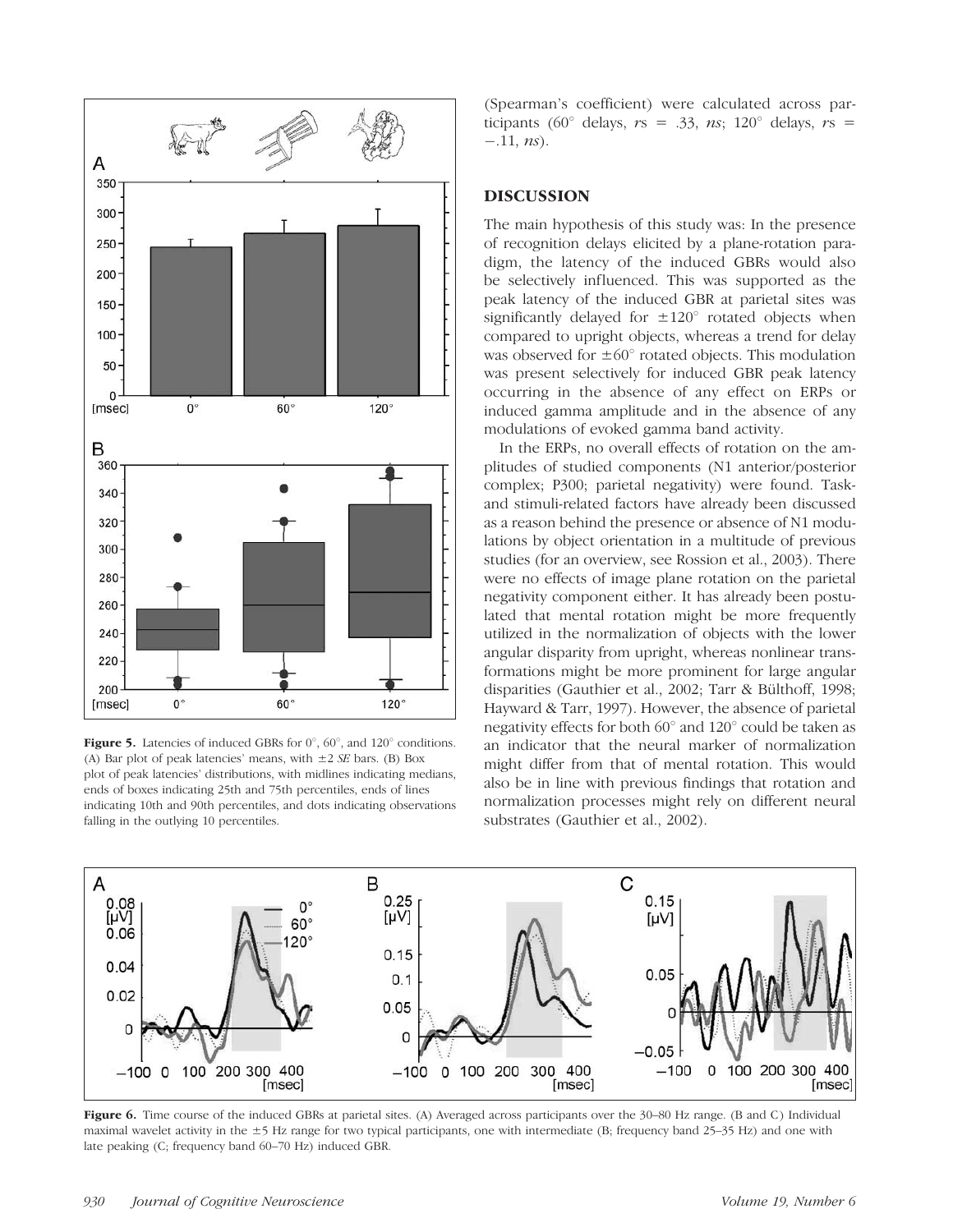The findings of the study indicate the suitability of our task and stimulus set for obtaining orientationdependent delay effects in picture-naming times. This provides an EEG-compatible paradigm, which has significant value for future studies on the neural bases of object recognition. However, certain issues need to be addressed. Although the results showed that naming times were a function of picture orientation's angular disparity from the upright, the size of the effect was smaller than the one obtained in previous behavioral studies (e.g., Murray, 1995c). This may have been caused by the covert nature of the task as opposed to overt naming used in behavioral studies. There is another related cause for the reduced object recognition delay elicited by our task: Because vowels were effectively rare stimuli, it is possible that the discrimination was not optimal and that the timing of button-presses was thus not fully associated with the speed of naming itself. This notion is supported by low accuracy rates for vowels. However, an argument that strongly favors that observed RT delay effects were indeed related to recognition, and not a decision-level process, is the absence of correlations between consonants' accuracy rates and RTs. Meanwhile, vowels' accuracy rates correlated positively with RTs, indicating a speed–accuracy tradeoff; this suggests that participants did follow the instructions, trying to optimize their performance by adopting a strategy that would balance out speed and accuracy. Also, the post-EEG naming test validated that naming was indeed carried out at the required entry level of identification. Thus, despite the task performance introducing some additional noise to observed RTs, the orientation-related RT delays can be assumed to derive from a recognition-related process. Therefore, we conclude that the task proposed here is a valid method of studying both entry-level recognition and effects of plane rotation with EEG methods.

In our experiment, evoked GBRs were not modulated, whereas induced GBRs were delayed in latency for plane-rotated objects. It has already been proposed in the Introduction that an early stream of joint bottom-up and top-down processing during object recognition, culminating at 100 msec and reliant on low-frequency image components that form the basis of object categorization, could be neurally represented by evoked GBRs. Meanwhile, the later stream, lasting around 200– 300 msec after stimulus onset, is connected to memoryrelated continuation of representational activity (Bar, 2003) and could be neurally represented by induced GBRs. One could argue that view-dependent recognition in the present task would have led to a postcategorization-stage delay in recognition and would have selectively influenced the later stages of representational processing, marked by induced GBR. This would happen in the absence of any effects on the evoked GBR, which are likely to be elicited by identification of characteristic object features (Karakas & Basar, 1998; Eckhorn, Reitboeck, Arndt, & Dicke, 1990) that can be considered to subserve categorization and to be viewinvariant (Wallis & Bülthoff, 1999).

The possibility that found effects were related to response verification processes can be discounted as the information needed for the judgment required by the task would not be available prior to phonological encoding, which is estimated to occur at around 350 msec (Schiller, Bles, & Jansma, 2003). Additionally, it is very unlikely that the induced GBR findings are due to motor activations as any motor planning-related activity would only occur in a time window much later than 400 msec after stimulus onset (Rodriguez et al., 1999). Muscle effects on recorded gamma band activity can also be excluded because they would have created highest activations at electrode sites closest to the neck and not parietally. It is impossible to decisively rule out the possibility that gamma band activity could somehow be related to generation of reflex microsaccades that originate from the parietal eye field and are generally small enough to evade detection by EOGs (as already noted by Lachaux et al., 2005). However, such activity, related to a reflex movement that preserves foveal placement of stimuli, would be unlikely to differ systematically between the three conditions. Thus, our findings on delays of latency and their relation to delays in recognition speed are very likely to be related to the assumed late mnemonic processing of object representations, as supported by previous studies (Gruber & Müller, 2005; Gruber et al., 2004) and in accordance with Bar's (2003) model.

However, it is very important to address the fact that significant correlations between recognition RT delays and induced GBR delays were not found. Thus, our obtained effects are only indirect. Until correlations between RTs and neurophysiological measures are obtained, it cannot be claimed with certainty that the effects are directly related to object identification processes. A correlation between induced GBRs and behavioral measures has not yet been obtained. Only indirect relations between differences in GBRs' patterns and RTs in groups of slow and fast responders have been reported in a study using a very different auditory task (Jokeit & Makeig, 1994). Any lack of correlation between GBRs and naming times is, however, likely because increases or decreases in recorded neurophysiological measures do not directly translate into RT changes (Fiebach, Gruber, & Supp, 2005). This is even more so in studies such as ours, where the RT would reflect not only the speed of recognition but also different linguistic processes that influence naming speeds after the semantic access stage (Alario et al., 2004). The noise in the EEG and behavioral data has multiple different sources, and interindividual maximal frequency variability additionally contributes to the error variance in studies that look at the timing of gamma band activity. Thus, in an extensive study with much larger number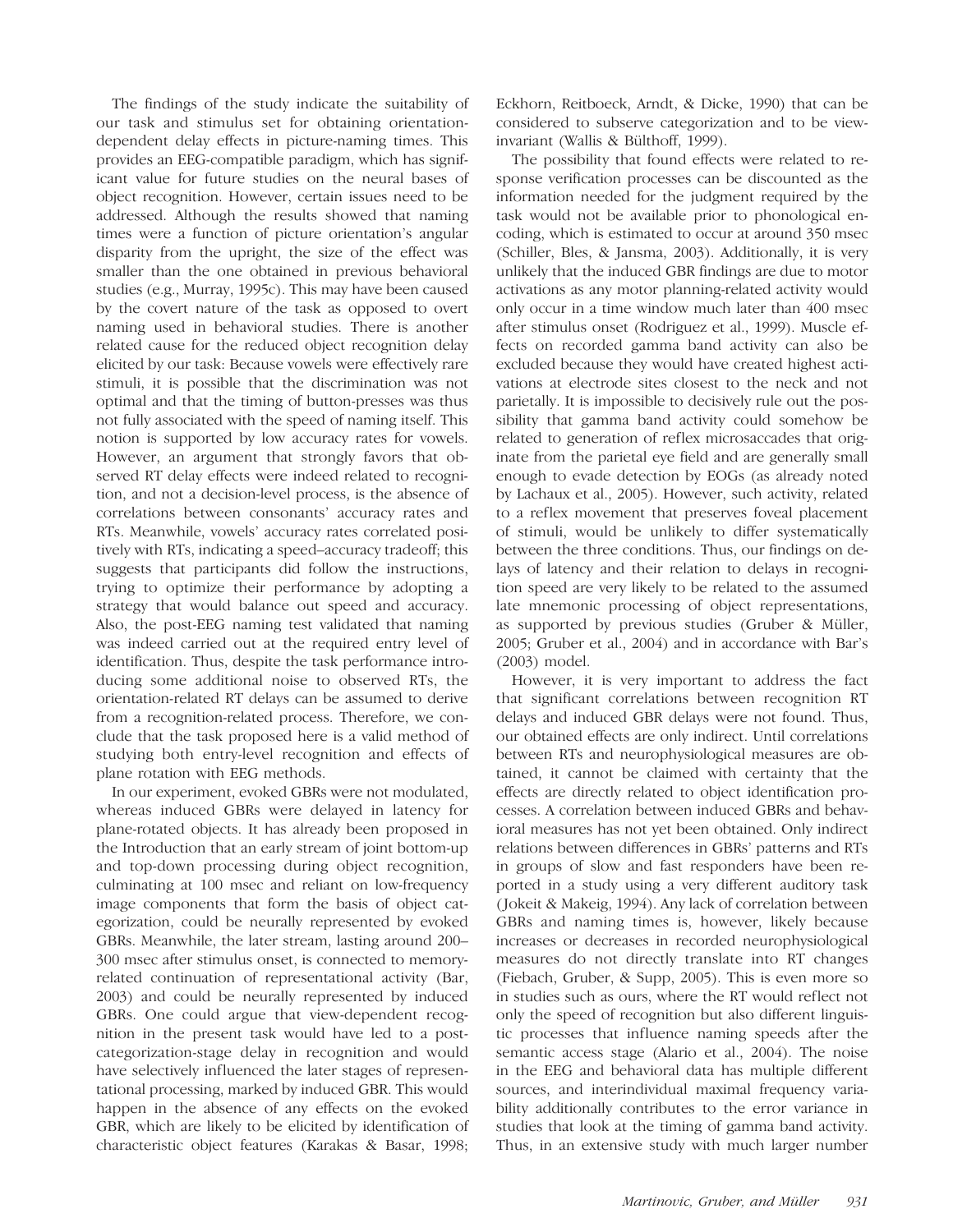of trials (and thus, a better signal-to-noise ratio), correlations between gamma latency and RT latency delays could be obtained. However, such an ideal study would be very difficult to perform, due to the methodological issues that limit the kind of stimuli that can be used (e.g., in this study, the set of 240 suitable stimuli was chosen between more than 1000 images of objects). There is an alternative explanation, however, which goes beyond the pure signal-to-noise issues. Performance-correlated changes in object representation have so far been found in prefrontal cortex neurons, but not in inferior temporal neurons (Rainer & Miller, 2000). As induced gamma band activity mainly reflects transient integratory activity within distributed occipito-temporal networks, it might not correlate with performance directly, even though the reflected recognition-related processing has to be reliant on identification. Therefore, although obtaining clear connections between neurophysiological indicators and behavior is a critical future goal, it is still very important that this study has found a clear, albeit indirect, relation between recognition time delays and induced gamma band latency delays.

To conclude, the present experiment has, for the first time, shown a significant task-related modulation of the peak latency of induced GBR, using a planerotation paradigm that introduced systematic delays in object recognition time. This study has also provided neurophysiological evidence that delays in the recognition of plane-rotated objects occur at relatively later stages (i.e., post 100 msec) of visual representation. It was also indicated that normalization processes that facilitate object recognition might not have the same neural signature in the ERPs as mental rotation. Most importantly, the findings on gamma band activity fit within previously proposed models of visual object recognition (e.g., Bar, 2003), showing a neural signature in the gamma band for the assumed late representational processes, without any modulation of early evoked gamma band activity. However, the findings on induced gamma band delays need to be interpreted cautiously at this stage as the small size of observed effects, together with differences in variance between conditions, cannot discount that the effects were caused by more general differences in the overall gamma band activity distribution. Still, peak latency as the measure of central tendency within this distribution was clearly delayed and due to the selective nature of these delay effects, it is possible to speculate on the nature of processes whose neural signature the induced GBRs represent. We suggest that they reflect the later stream of representational processing, which is connected to visual memory (Bar, 2003; supported by previous findings on induced GBRs by Gruber & Müller, 2005 and Gruber et al., 2004). Finally, in correspondence with the view that object recognition is achieved through dynamic learning processes (Wallis & Bülthoff, 1999), we propose that induced gamma band activity could be one of the possible cortical markers of such dynamic object coding.

## Acknowledgments

We thank Renate Zahn, Katrin Gottlebe, and Sophie Trauer for help with data acquisition, and Søren Andersen and Uwe Hassler for technical assistance. We also thank Rebecca Lawson for very helpful advice on study design and Anthony Martyr for proofreading the manuscript. The Deutsche Forschungsgemeinschaft supported this research. J. M. is supported by the Deutscher Akademischer Austausch Dienst (DAAD).

Reprint requests should be sent to Matthias Müller, Institut für Psychologie I, Universität Leipzig, Seeburgstrasse 14-20, 04103 Leipzig, Germany, or via e-mail: m.mueller@rz.uni-leipzig.de.

#### Note

1. Differences were tested on all of the used stimuli for which German naming norms exist, namely, stimuli from the IPNP (54 for  $0^\circ$  and  $60^\circ$  and 56 for 120 $^\circ$ , which is 68% of total stimuli) (Bates et al., 2003; Alario & Ferrand, 1999). Visual complexity reflects visual processing demands in object recognition, whereas word length and name agreement reflect more strongly on naming latencies proper.

## REFERENCES

- Alario, F. X., & Ferrand, L. (1999). A set of 400 pictures standardized for French: Norms for name agreement, image agreement, familiarity, visual complexity, image variability, and age of acquisition. Behavior Research Methods, Instruments, and Computers, 31, 531–552.
- Alario, F. X., Ferrand, L., Laganaro, M., New, B., Frauenfelder, U. H., & Segui, J. (2004). Predictors of picture naming speed. Behavior Research Methods, Instruments, and Computers, 36, 140–155.
- Bar, M. (2003). A cortical mechanism for triggering top-down facilitation in visual object recognition. Journal of Cognitive Neuroscience, 15, 600–609.
- Bar, M., Kassam, K. S., Ghuman, A. S., Boshyan, J., Schmid, A. M., Dale, A. M., et al. (2006). Top-down facilitation of visual recognition. Proceedings of the National Academy of Sciences, U.S.A., 103, 449–454.
- Bates, E., D'Amico, S., Jacobsen, T., Szekely, A., Andonova, E., Devescovi, A., et al. (2003). Timed picture naming in seven languages. Psychonomic Bulletin & Review, 10, 344–380.
- Bertrand, O., & Pantev, C. (1994). Stimulus frequency dependence of the transient oscillatory auditory evoked response (40 hz) studied by electric and magnetic recordings in human. In C. Pantev, T. Elbert, & B. Lütkenhöner (Eds.), Oscillatory event-related brain dynamics (pp. 231–242). New York: Plenum Press.
- Bülthoff, H. H., & Edelman, S. (1992). Psychophysical support for a two-dimensional view interpolation theory of object recognition. Proceedings of the National Academy of Sciences, U.S.A., 89, 60–64.
- Busch, N. A., Debener, S., Kranczioch, C., Engel, A. K., & Herrmann, C. S. (2004). Size matters: Effects of stimulus size, duration and eccentricity on the visual gamma-band response. Clinical Neurophysiology, 115, 1810–1820.
- Delorme, A., & Makeig, S. (2004). EEGlab: An open source toolbox for analysis of single-trial EEG dynamics including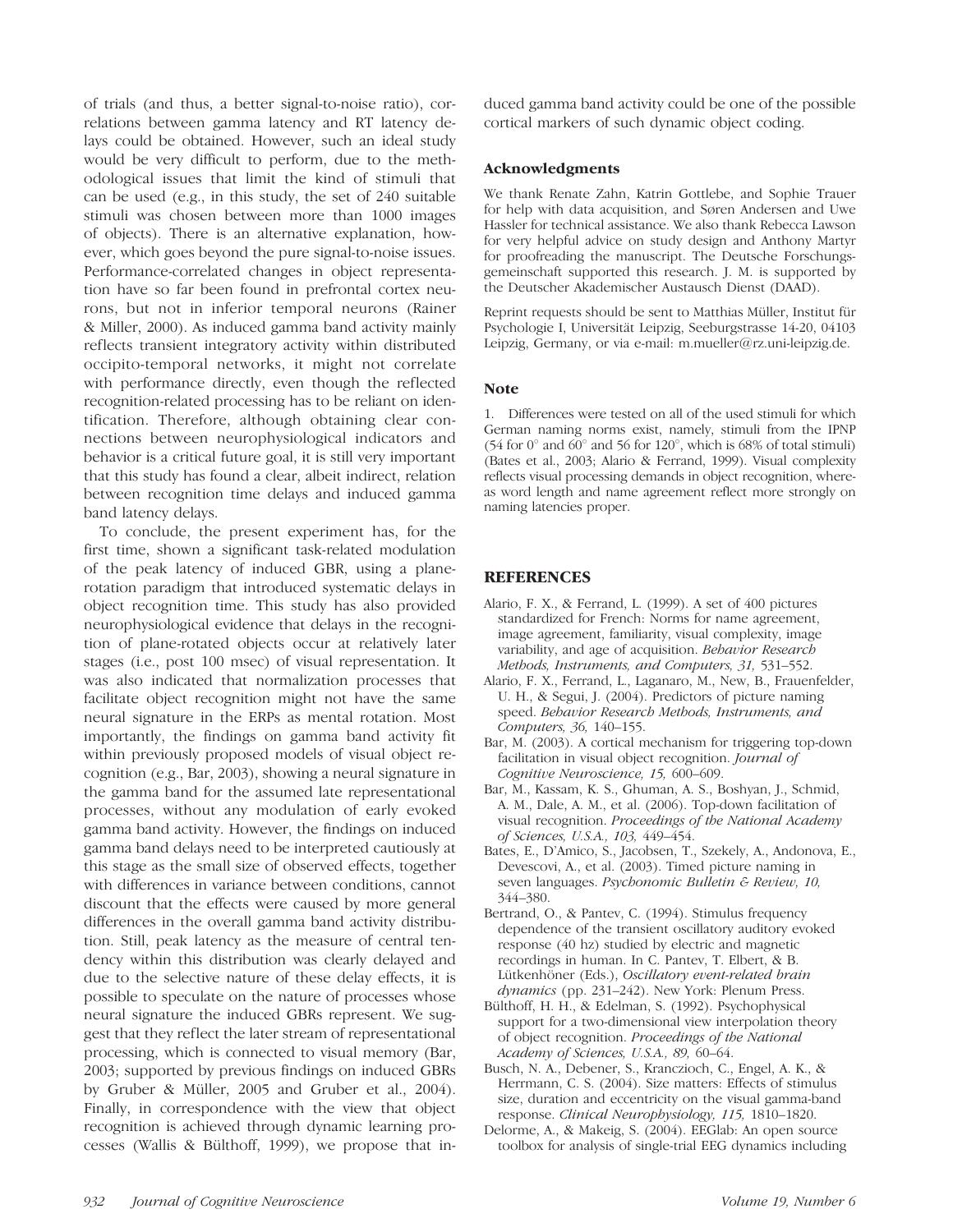independent component analysis. Journal of Neuroscience Methods, 134, 9–21.

Donchin, E., & Coles, M. G. H. (1988). Is the p300 component a manifestation of context updating. Behavioral and Brain Sciences, 11, 357–427.

Eckhorn, R., Reitboeck, H. J., Arndt, M., & Dicke, P. (1990). Feature linking via synchronization among distributed assemblies: Simulations of results from cat visual cortex. Neural Computation, 2, 293–307.

Fiebach, C. J., Gruber, T., & Supp, G. G. (2005). Neuronal mechanisms of repetition priming in occipitotemporal cortex: Spatiotemporal evidence from functional magnetic resonance imaging and electroencephalography. Journal of Neuroscience, 25, 3414–3422.

Gauthier, I., Hayward, W. G., Tarr, M. J., Anderson, A. W., Skudlarski, P., & Gore, J. C. (2002). Bold activity during mental rotation and viewpoint-dependent object recognition. Neuron, 34, 161–171.

Gruber, T., Malinowski, P., & Müller, M. M. (2004). Modulation of oscillatory brain activity and evoked potentials in a repetition priming task in the human EEG. European Journal of Neuroscience, 19, 1073–1082.

Gruber, T., & Müller, M. M. (2002). Effects of picture repetition on induced gamma band responses, evoked potentials, and phase synchrony in the human EEG. Brain Research, Cognitive Brain Research, 13, 377–392.

Gruber, T., & Müller, M. M. (2005). Oscillatory brain activity dissociates between associative stimulus content in a repetition priming task in the human EEG. Cerebral Cortex, 15, 109–116.

Gruber, T., Müller, M. M., Keil, A., & Elbert, T. (1999). Selective visual–spatial attention alters induced gamma band responses in the human EEG. Clinical Neurophysiology, 110, 2074–2085.

Hamm, J. P. (1997). Object orientation and levels of identity. Unpublished PhD, Dalhousie University.

Hamm, J. P., & McMullen, P. A. (1998). Effects of orientation on the identification of rotated objects depend on the level of identity. Journal of Experimental Psychology: Human Perception and Performance, 24, 413–426.

Hayward, W. G., & Tarr, M. J. (1997). Testing conditions for viewpoint invariance in object recognition. Journal of Experimental Psychology: Human Perception and Performance, 23, 1511–1521.

Herrmann, C. S., Munk, M. H. J., & Engel, A. K. (2004). Cognitive functions of gamma-band activity: Memory match and utilization. Trends in Cognitive Sciences, 8, 347–355.

Johnson, J. S., & Olshausen, B. A. (2003). Timecourse of neural signatures of object recognition. Journal of Vision, 3, 499–512.

Jokeit, H., & Makeig, S. (1994). Different event-related patterns of gamma-band power in brain waves of fastand slow-reacting subjects. Proceedings of the National Academy of Sciences, U.S.A., 91, 6339–6343.

Jolicoeur, P. (1985). The time to name disoriented natural objects. Memory & Cognition, 13, 289–303.

Jolicoeur, P. (1990). Identification of disoriented objects: A dual-systems theory. Mind & Language, 5, 387–410.

Jolicoeur, P., Corballis, M. C., & Lawson, R. (1998). The influence of perceived rotary motion on the recognition of rotated objects. Psychonomic Bulletin & Review, 5, 140–146.

Junghöfer, M., Elbert, T., Tucker, D. M., & Braun, C. (2000). Statistical control of artifacts in dense array EEG/MEG studies. Psychophysiology, 37, 523-532.

Kaiser, J., Buhler, M., & Lutzenberger, W. (2004). Magnetoencephalographic gamma-band responses to illusory triangles in humans. Neuroimage, 23, 551–560. Kaiser, J., & Lutzenberger, W. (2005). Human gamma-band activity: A window to cognitive processing. NeuroReport, 16, 207–211.

Karakas, S., & Basar, E. (1998). Early gamma response is sensory in origin: A conclusion based on cross-comparison of results from multiple experimental paradigms. International Journal of Psychophysiology, 31, 13–31.

Keil, A., Stolarova, M., Heim, S., Gruber, T., & Müller, M. M. (2003). Temporal stability of high-frequency brain oscillations in the human EEG. Brain Topography, 16, 101–110.

Lachaux, J.-P., George, N., Tallon-Baudry, C., Martinerie, J., Hugueville, L., Minotti, L., et al. (2005). The many faces of the gamma band response to complex visual stimuli. Neuroimage, 25, 491–501.

Lawson, R., & Jolicoeur, P. (2003). Recognition thresholds for plane-rotated pictures of familiar objects. Acta Psychologica, 112, 17–41.

McMullen, P. A., & Jolicoeur, P. (1990). The spatial frame of reference in object naming and discrimination of left–right reflections. Memory & Cognition, 18, 99–115.

Müller, M. M., & Keil, A. (2004). Neural synchronization and selective color processing in the human brain. Journal of Cognitive Neuroscience, 16, 503–522.

Murray, J. E. (1995a). Imagining and naming rotated natural objects. Psychonomic Bulletin & Review, 2, 239–243.

Murray, J. E. (1995b). Negative priming by rotated objects. Psychonomic Bulletin & Review, 2, 534–537.

Murray, J. E. (1995c). The role of attention in the shift from orientation-dependent to orientation-invariant identification of disoriented objects. Memory & Cognition, 23, 49–58.

Murray, J. E. (1998). Is entry-level recognition viewpoint invariant or viewpoint dependent? Psychonomic Bulletin & Review, 5, 300–304.

Perrin, F., Pernier, J., Bertrand, O., & Echallier, J. F. (1988). Spherical splines for scalp potential and current source density mapping. Electroencephalography and Clinical Neurophysiology, 72, 184–187.

Posada, A., Hugues, E., Franck, N., Vianin, P., & Kilner, J. (2003). Augmentation of induced visual gamma activity by increased task complexity. European Journal of Neuroscience, 18, 2351–2356.

Rainer, G., & Miller, E. K. (2000). Effects of visual experience on the representation of objects in the prefrontal cortex. Neuron, 27, 179–189.

Rodriguez, E., George, N., Lachaux, J.-P., Martinerie, J., Renault, B., & Varela, F. J. (1999). Perception's shadow: Long-distance synchronization of human brain activity. Nature, 397, 430–433.

Rossion, B., Joyce, C. A., Cottrell, G. W., & Tarr, M. J. (2003). Early lateralization and orientation tuning for face, word and object processing in the visual cortex. Neuroimage, 20, 1609–1624.

Schendan, H. E., & Kutas, M. (2003). Time course of processes and representations supporting visual object identification and memory. Journal of Cognitive Neuroscience, 15, 111–135.

Schiller, N. O., Bles, M., & Jansma, B. M. (2003). Tracking the time course of phonological encoding in speech production: An event-related brain potential study. Cognitive Brain Research, 17, 819–831.

Singer, W., & Gray, C. M. (1995). Visual feature integration and the temporal correlation hypothesis. Annual Review of Neuroscience, 18, 555–586.

Tallon-Baudry, C., & Bertrand, O. (1999). Oscillatory gamma activity in humans and its role in object representation. Trends in Cognitive Sciences, 3, 151–162.